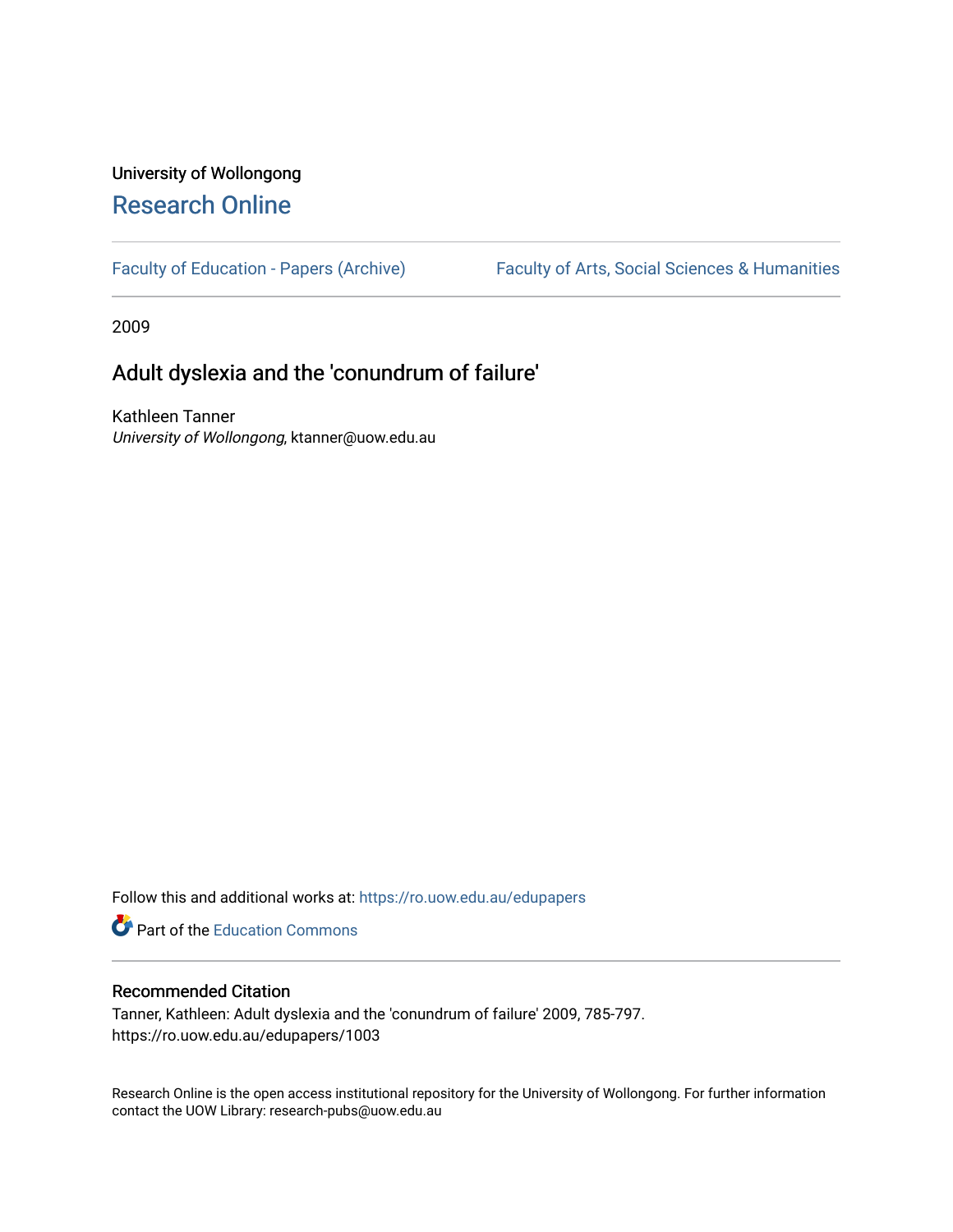*Disability and Society* Vol. 24. No. 6, Month 2009, 785-797

# **STUDENT PERSPECTIVE**

Adult Dyslexia and the 'conundrum of failure'

 Kathleen Tanner *Faculty of Education, Murdoch University, Perth, Australia* 

While there is a wealth of literature about childhood dyslexia, adult dyslexia remains relatively un-documented, particularly from a lived perspective. This paper focuses on the 'deficit perspective of failure', as highlighted in current literature, which addresses issues confronting adults with dyslexia. Within this theme of failure, a number of subtypes have been identified. This paper contextualises these subtypes around the perceptions of individuals involved in a tertiary course for adults with dyslexia. The paper demonstrates what the author has identified as a 'conundrum of failure' that has influenced the perceptions of many adults with dyslexia, including their life choices. Its prevalence in the literature and the lived experiences of the research subjects highlight the need for societal, institutional and attitudinal change.

**Keywords:** adults, dyslexia, failure, education, lived experience

\*Email: [ktanner@uow.edu.au](mailto:ktanner@uow.edu.au)

## **Introduction**

Effective communication in western society requires the ability to decode the written word. Text literacy is fundamental to life. There is an implied expectation that all people should be able to read and write. This value is instilled in children from an early age when they first enter the education system, through to late adolescence and beyond. In fact, society continually rewards its members who can read and write. In our everyday lives we are surrounded by print – menus, signs, instruction booklets and timetables, and evidence of literacy demands in society steadily increasing (Wolff and Lundberg 2003).

While most people manage to attain the expected literacy skills as they move through the education system, there are 5 to 10% of adults (Smythe, Everatt and Salter, 2004), who are of average to above average intelligence, had adequate schooling and yet struggle to decode the written word despite educational intervention. These people have dyslexia. In its simplest form dyslexia is a neurological malfunction (Shaywitz, 2003) that affects the individual's ability to process the written word. This is not to say that they are completely illiterate, but rather that the process is not fully automated, and at times glitches are encountered when they attempt to interpret written text. However, many people with dyslexia have poor learning characteristics that go beyond text decoding. There is an ongoing definitional debate about the parameters of dyslexia, or even whether it is a scientific/medical condition. Because of this, it is virtually impossible to provide a universal profile of an adult with dyslexia.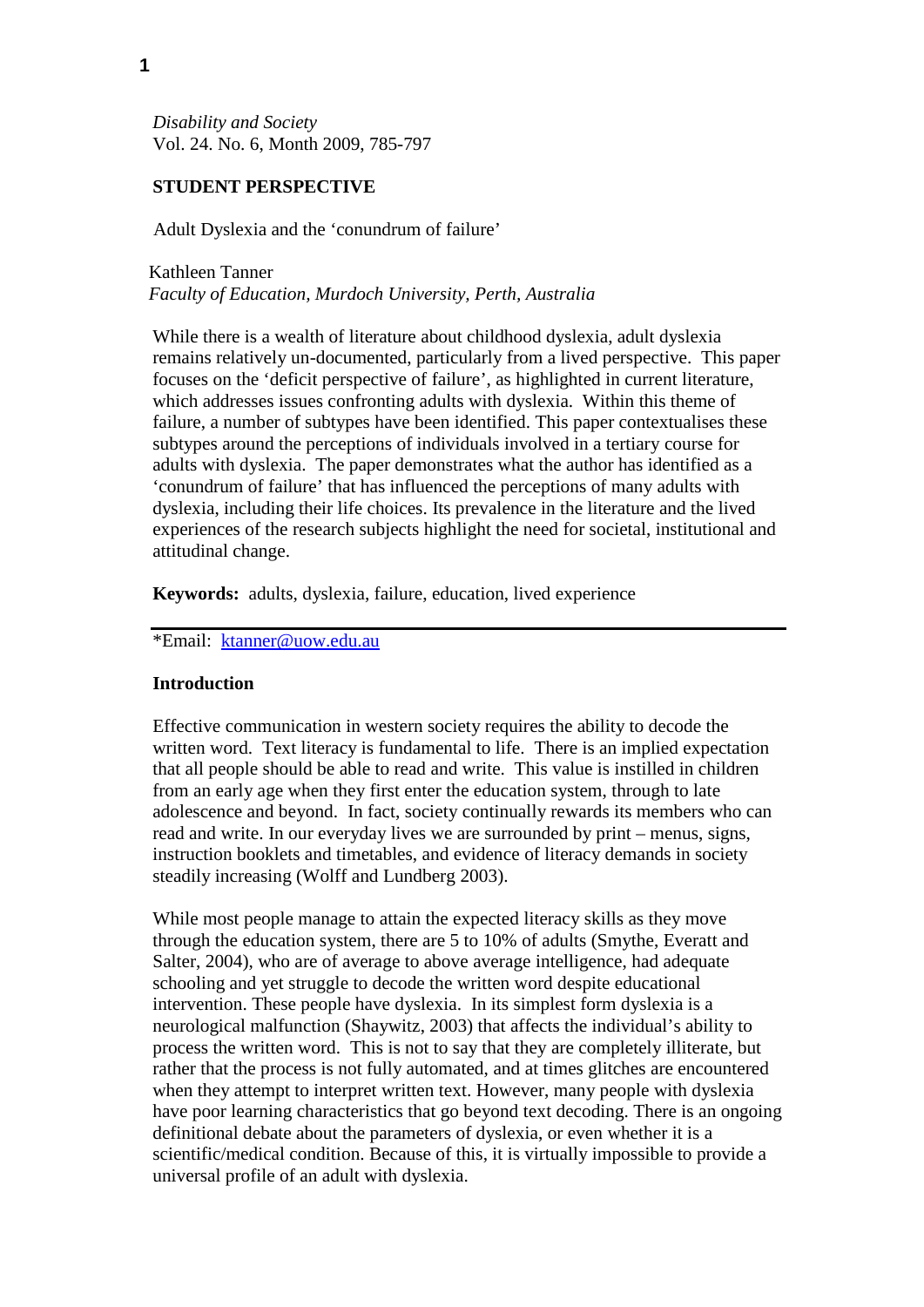"The Westernised school system promotes a particular notion of the skills necessary to achieve social and economic competence" (Barnes and Mercer 2003, 144). This has led to the marginalisation of students with specific learning disabilities, such as dyslexia. Throughout their lives they have had to deal with the message: if they succeed in learning to read and write they will be successful in their lives. If they fail to gain these educational skills, they will be considered social failures. Living with this attitude "can have the effect of making people ... feel they are not seen as functioning adults … and feel they cannot be open about their difficulties because such attitudes are supported in popular culture" (Herrington, Hamilton and Mace 2001, 2). These attitudes reflect not only the failure barriers and social oppression that exists within society but also the way those attitudes have been internalised by members of society who, as unconscious conduits, perpetuate these attitudes.

These negative experiences culminate in what I have coined the *conundrum of failure*  and, despite the efforts of so-called 'supportive others', the oppressive attitudes and beliefs which are institutionalised within schools and society devalue those whose literacy skills are deemed to be inadequate.

## **Literature Review**

## **The "Conundrum of Failure"**

What is failure and how do our perceptions and experiences determine what constitutes failure? Is failure a social construct, a manifestation of society's norms and expectations? Or is it a manifestation of an individual's make-up? In the context of dyslexia, why do adults feel they have failed? How do they experience the impact of failure? Can failure be defined as one-dimensional, or is it multi-faceted? Is failure always negative, or is it motivational, even promoting resilience? What are the dayto-day implications of living and working within a society that sets up to fail people with dyslexia?

These questions and many others arise when considering the difficulties and complexities entailed when defining failure within the context of adult dyslexia. Failure is identified throughout the literature as a key factor that directly impacts on the self-perception and self-efficacy of adults with dyslexia and their resultant attitudes regarding how society has failed and marginalised them. Failure can be broken into at least 5 sub-types.

- 1. **System Failure** (Herrington, Hamilton and Mace 2001)
- 2. **Constructed failure** (Poole 2003)
- 3. **Public Failure** (Scott 2003)
- 4. **Family Failure** (Scott 2003)
- 5. **Personal Failure** (Palombo 2001; Raskind, Goldberg, Higgins and Herman 2002)

*System failure* (Herrington, Hamilton and Mace 2001) occurs when inappropriate educational opportunities have been provided to cater for specific learning needs. This causes "*academic or school failure*" (McNulty 2003; Wolff and Lundberg 2003;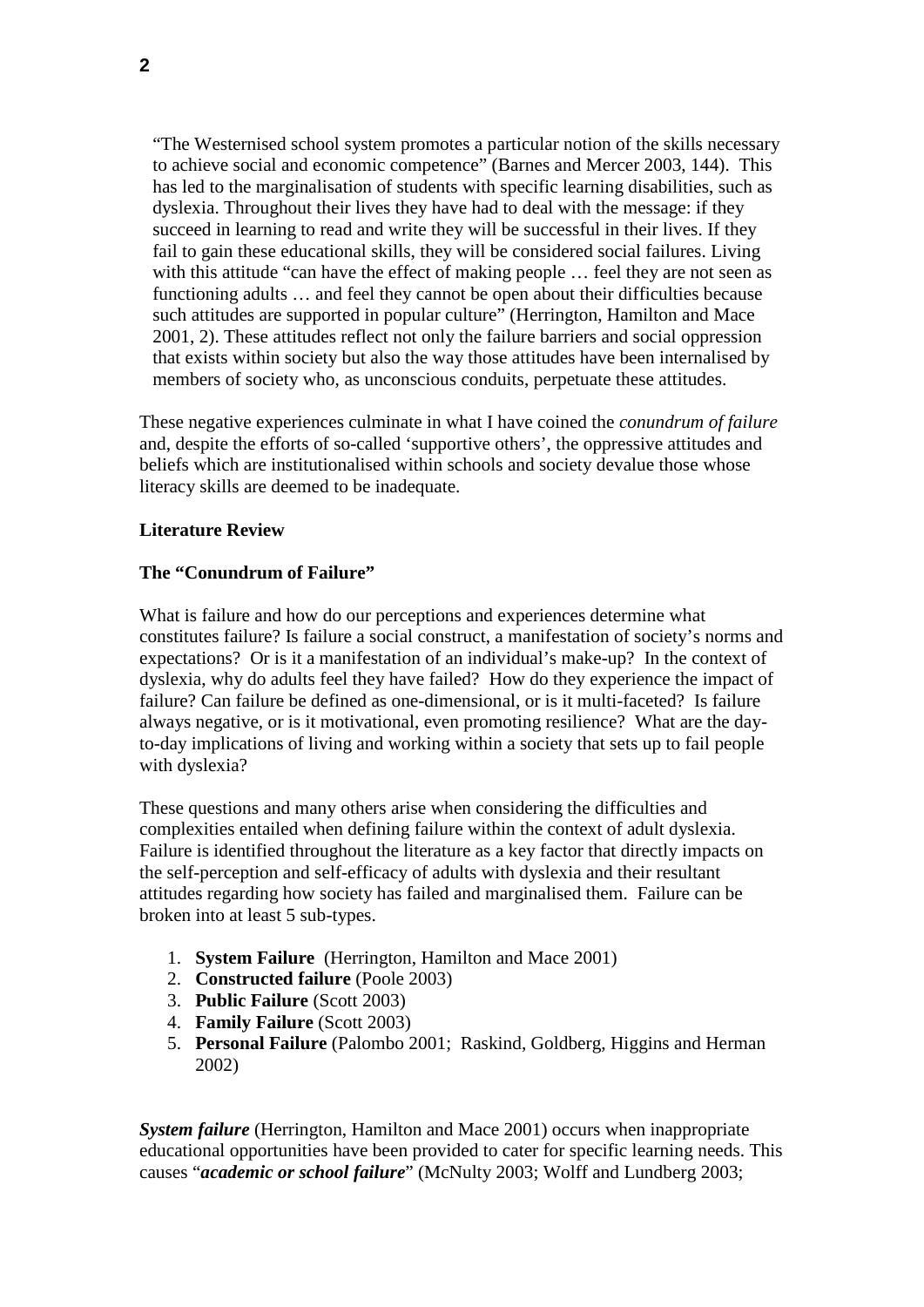Humphrey 2002; Reddy and Sujathamalini 2003; Nosek 1997). This type of failure links directly with the knowledge educationalists have about specific learning disabilities such as dyslexia, as well as their individual belief systems and attitudes which impact on their "behaviours, philosophies and even their effectiveness" (Kerr 2001: 82). The majority of adult research participants in the literature highlighted bad experiences throughout their schooling due to ignorance, failure or inaccurate acknowledgement or identification of needs (Humphrey 2002; Palfreyman-Kay 1998) which resulted in "low expectation, insensitive teaching and a weak curriculum" (Mackay 2002, 160).

*Constructed Failure* results from the tunnelled view in which dyslexia is interpreted and 'treated', particularly in the educational context. Poole (2003) claims that a student "must first fail in school before s/he is identified". This failure is determined by a 'diagnosis' which provides evidence to support funding to 'fix or treat' the problem. Focus is on medical treatment rather than educational solutions. She states that a scientific paradigm 'currently drives educational policy' (171). In Australia, this has been exacerbated by the view that schools will receive government funding to support students with additional needs only when a scientific or medically suggested label is attached to a condition. People with dyslexia are ruled out because definitions used in an Australian educational context are inconsistent (Rivalland 2000). It is also hindered by the definitional gymnastics in the literature as to what dyslexia is. Poole (2003) believes that dyslexia needs to be viewed within a wider ecological perspective rather than a purely educational and scientific framework.

*Public Failure* is evident in all aspects of society (Scott 2003). School contexts provide many opportunities for failure because demands are constantly placed on students to demonstrate their literacy skills within a public forum. Examples include reading out loud or reading text within a time frame and responding to it. For an adult with dyslexia, public failure in life can be constant, particularly with society's emphasis on communicating through the written word. Filling in forms, replying to emails, reading signs or reading instructions are daily events. Public failure to read correctly quite often results in *public humiliation* (Fink 1998).

*Family Failure* can be attributed to the attitudes of caregivers and siblings, as well as the individual's belief that they are 'failing their parents' (Scott 2003, 84). Scott highlights the attitude of many parents who believe that strong literacy skills are the key to academic success. Children can feel a sense of guilt, due to their inability to please their parents and a belief that "continued academic failure will lead them to lose their parents' love" (84).

*Personal Failure* is a culmination of failures beginning when a student with dyslexia enters an educational institution and realises they are not succeeding. This can eventually become a lifelong 'fear' (Palombo 2001) of learning and of new or unknown situations. In a 20-year study of students with learning disabilities, Raskind, Goldberg, Higgins and Herman (2002) identified specific "success attributes" (personal characteristics, behaviours, attitudes, and conditions) (201) that enabled students to succeed in adulthood despite the difficulties and failures they encountered through school. They claimed that students who did not have these attributes experienced "continued failure" throughout life.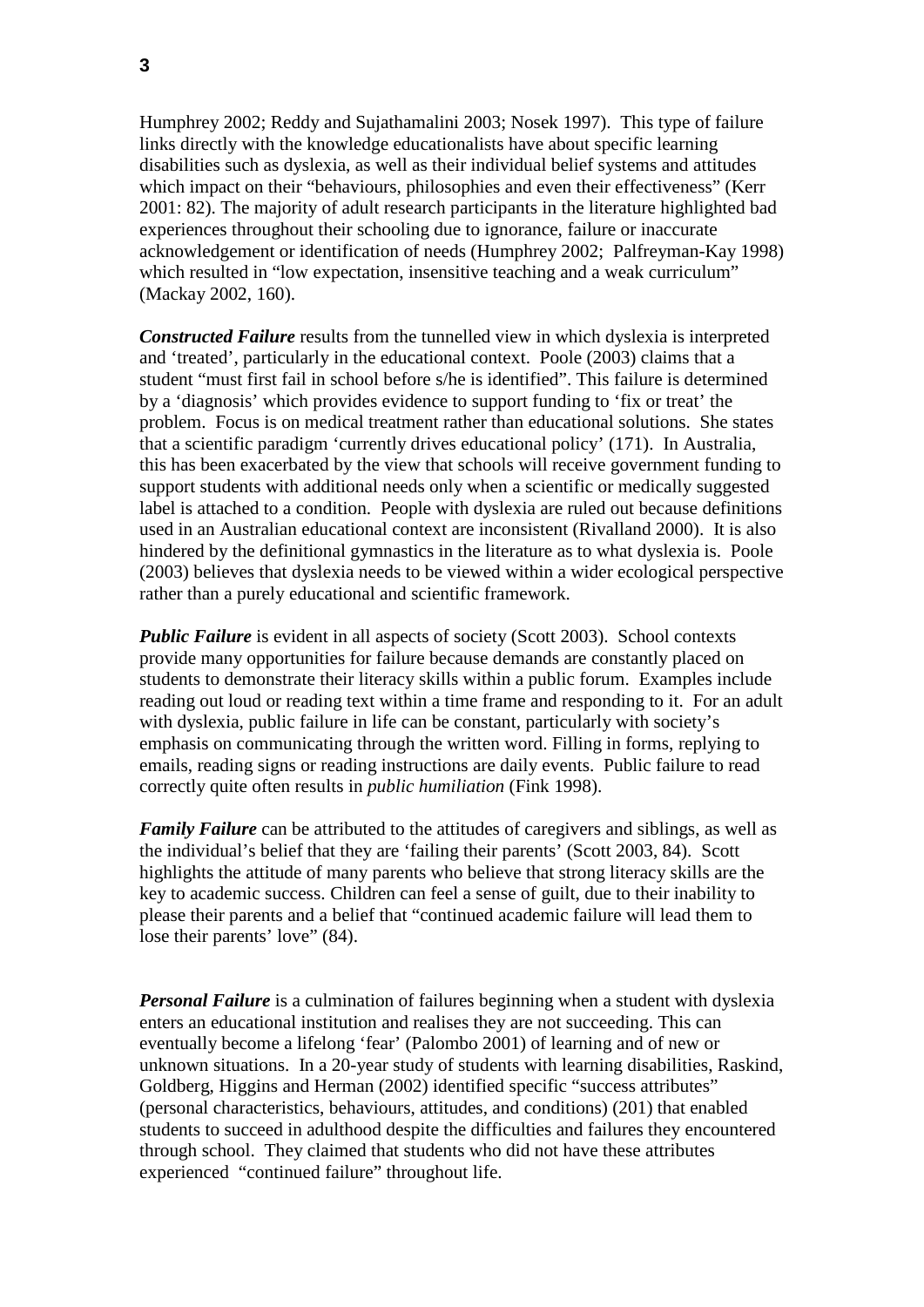Through examining the lived experiences of adults with dyslexia involved in a TAFE program in Australia this study intends to add to the limited research about adults with dyslexia. It will use this failure paradigm as a way of conceptualising the experiences and attitudes of adults with dyslexia. It also identifies aspects of the social model of disability which defines disability as a form of social oppression caused by the restrictions and barriers created by society towards people with impairments through overt and non-overt prejudice and discrimination. (Oliver 1986 cited in Riddick 2001). It also identifies Goffman's (1963 ) understanding of the need to hide one's disability, considering dyslexia as a 'non-evident' impairment, by using 'passing techniques' as normalising or compensatory strategies. Finally, this paper highlights, on one hand, the literature's focus on dyslexia from a deficit perspective but on the other the need to view adult experiences from a perspective which incorporates not only the political, economic and cultural contexts but also the degree to which individual perceptions and understanding of life experiences can change dependent upon one's knowledge of their dyslexia and personal perspective on life.

# **Methodology**

This paper is based on a qualitative study conducted in Australia over a period of 3 years during a TAFE (Technical and Further Education) course specifically designed for Adults with Dyslexia. The research was conducted during one of the 6 units – *Understanding and Managing Dyslexia*. Approximately 70 students with a mixed gender balance were involved. Students were diagnosed with dyslexia by an educational psychologist or evaluated by a Dyslexia specialist. Many had gone undiagnosed throughout their early education. Ages ranged from 17 to 70+ with a majority in the 22 – 45 age group. Enrolment in the course was either self-motivated or recommended by government and/or private job agencies. A variety of tools were used for data collection including focus group discussions, written or illustrated personal profiles and one-on-one interviews. Nosek's (1997) categorisation tool was a component of the initial one-on-one interviews. Thematic analysis based on the failure themes identified in the literature was used. The role of the researcher was as principal lecturer for the course and therefore a participant-observer.

The course was designed to help participants understand their dyslexia, and enable them to develop skills to further their vocational prospects and desires. The unit *Understanding and Managing Dyslexia* encouraged participants to disclose their personal experiences and it was during these sessions they identified the societal attitudes and barriers they had encountered which influenced their life choices.

The unit *Understanding and Managing Dyslexia* operated over a 10 -week term and students met for weekly 3-hour sessions. Each session had a specific focus that involved interactive discussion of key questions or concepts as well as flexibility for student-centred open discussions. Each student created a personal profile in text or pictures and individual interviews were conducted.

It is within the context of these focussed discussions and individual profiles that this paper will endeavour to contextualise the *Failure Conundrum*. Anecdotes provided span a large spectrum in time based on the students' ages, and therefore reflect varying stages in educational opportunity and paradigms over time.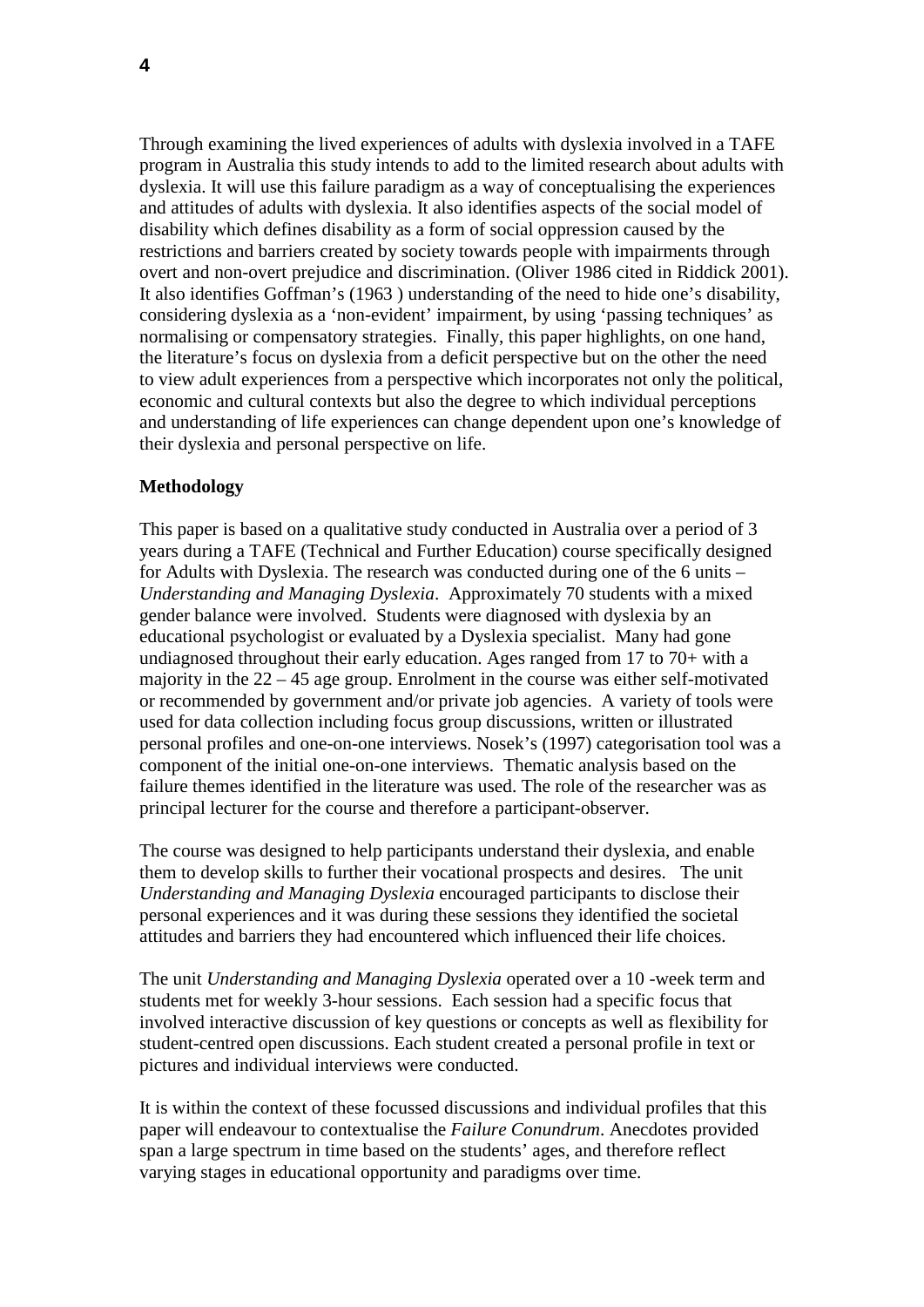Responses from eight intakes of students have been used for this study. Each new intake was asked the following questions:

- 1. When did you first find out you are dyslexic?
- 2. Have you ever told anyone you have dyslexia? If yes, who? If no, why not?

These questions were asked to identify Nosek's (1997) three categories of dyslexics:

- 1. *The Candid Dyslexic* willingly discloses and acknowledges his dyslexia to themselves and others (7).
- 2. *The Closet Dyslexic* "conceals his dyslexia from himself through denial and from others out of shame and fear" (7).
- 3. *The Confused Dyslexic* "doesn't know he is dyslexic and struggles through school and life unaware of what causes his trouble with words" (7).

## **Results and Discussion**

In regard to these initial interview questions, the majority (48/70), appeared to have spent their lives as *Closet Dyslexics* and had developed compensatory or 'passing' (Goffman,1963) strategies to hide their difficulties. Unlike Nosek's description, 25 of this group acknowledged, as opposed to denied, their dyslexia to themselves, but concealed it selectively. In each group there were *Confused Dyslexics* (12/70) who, until a recent decision to participate in the course, had experienced a lifelong frustration with their characteristics, but did not know why. The *Candid Dyslexics* (5/70), although they openly answered the questions and provided examples of their willingness to disclose their dyslexia on a one-to-one basis, did not become blatantly obvious until at least 3 weeks into the course, at which time they began to openly provide advice to their fellow students, on the benefits and importance of disclosure from an advocacy perspective. Over a period of time a number of the *Confused Dyslexics* shifted into this *Candid* category as they gained a greater understanding of their dyslexia. Five out of 70 were non-committal and could not recall situations or answers to the questions.

The results of the focus groups and individual profiles were subjected to thematic analysis based on the 5 sub types of failure identified throughout the literature that led to the development of the *conundrum of failure*. Responses within each subtype also highlighted aspects of discrimination and social oppression including, but not restricted to, stigma, social isolation and exclusion, social categorisation, and victimisation.

#### **System failure**

Discussion of system failure provided a mixture of emotional turmoil ranging from hostility toward how inadequate they perceived their educational experiences, to a resigned sense of 'moving on'. Discussions are categorised into two themes: (1) the failure to acknowledge individual learning requirements, which was evident from early educational experiences through to tertiary experiences; (2) the inaccurate identification of characteristics and needs; and, underpinning these two themes: teacher knowledge and attitudes. Students indicated that "identification [was] a prerequisite for receiving services, yet identification [was] potentially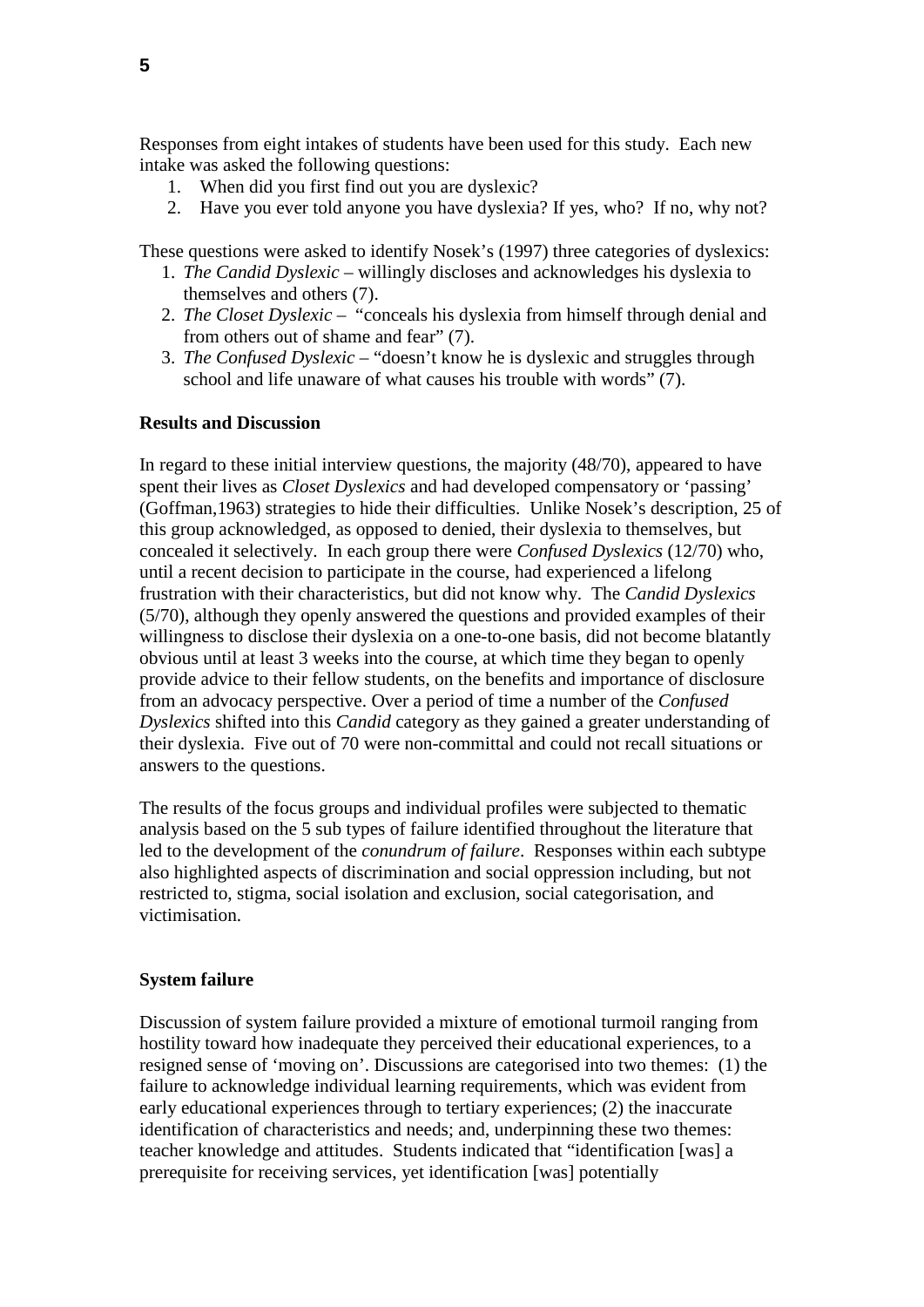stigmatising"(Ferri, Keefe and Gregg 2001, 26). The following anecdotal material exemplifies these themes.

*(1) Failure to acknowledge learning requirements:* Student L (Age 21/Female) received private tutoring throughout her primary and secondary schooling to support her learning. She enrolled in a vocational tertiary course. Due to external tutoring and support she knew she could succeed if the teaching strategies and learning experiences reflected her personal learning style. She requested audio recordings of lectures and notes prior to each class. She sought assistance with written work and asked for alternative ways to present assessments. Her requests were refused. Even with the assistance of the Disability Support Office no allowances were made. She was told that she was unsuitable for the occupation she was pursuing because being able to read and write accurately was a key factor. Feeling she had personally failed, as well as the system failing her, she dropped out before the final assessment hence she would not have a written record of her failure constituting to her, the final exclusion barrier. Discrimination occurred in 3 respects: (1) legislatively (Australian Disability Discrimination Act, 1992); (2) a refusal to provide accommodations to support her learning; and (3) verbally (regarding her vocational aspirations). This verbal discrimination, linked to the labelling of her disability, reflected a 'superiority versus inferiority' attitude, resulting in her "being told what [she] can (potentially/expect to) do and what [she] cannot" (Charlton 1998, 32).

University Student R (24/F) failed all required written work. She too sought alternative assessment methods but because the assessment was set by an external body no modification was allowed, except for extra time. She paid an external tutor to help her improve her written work. Through this support she experienced written success. She spoke of the added and considerable financial burden but claimed the expense was worth having the word *Pass* written on her work. Both students – L and R - experienced the exclusionary nature of educational thinking and the importance of written assessment procedures alongside the acquisition of standardised 'paper' qualifications to access the work force. R also experienced exclusion from within the public 'free' education system and the added expectation of funding her own educational support where the system had failed her.

Both these students revealed themselves as *Candid dyslexics* on their understanding that educational paradigms had shifted and that accommodations for students with specific learning needs were mandatory however, they found that rhetoric and action did not match and their disclosure and requests further exacerbated discriminatory barriers. These responses resulted in their transition back to *Closet dyslexics.*

## *2. Inaccurate and/or insufficient identification of characteristics and needs:*

A number of students claimed they were segregated in 'special classes' with students who had intellectual impairments '… just because we couldn't read they thought we were dumb" (Student N 29/F). Inaccurate identification occurred and therefore unsuitable education was provided, reflecting western education systems which are "structured on a normative model of measured intelligence and narrow academic ability"(Rieser 2001, 146) .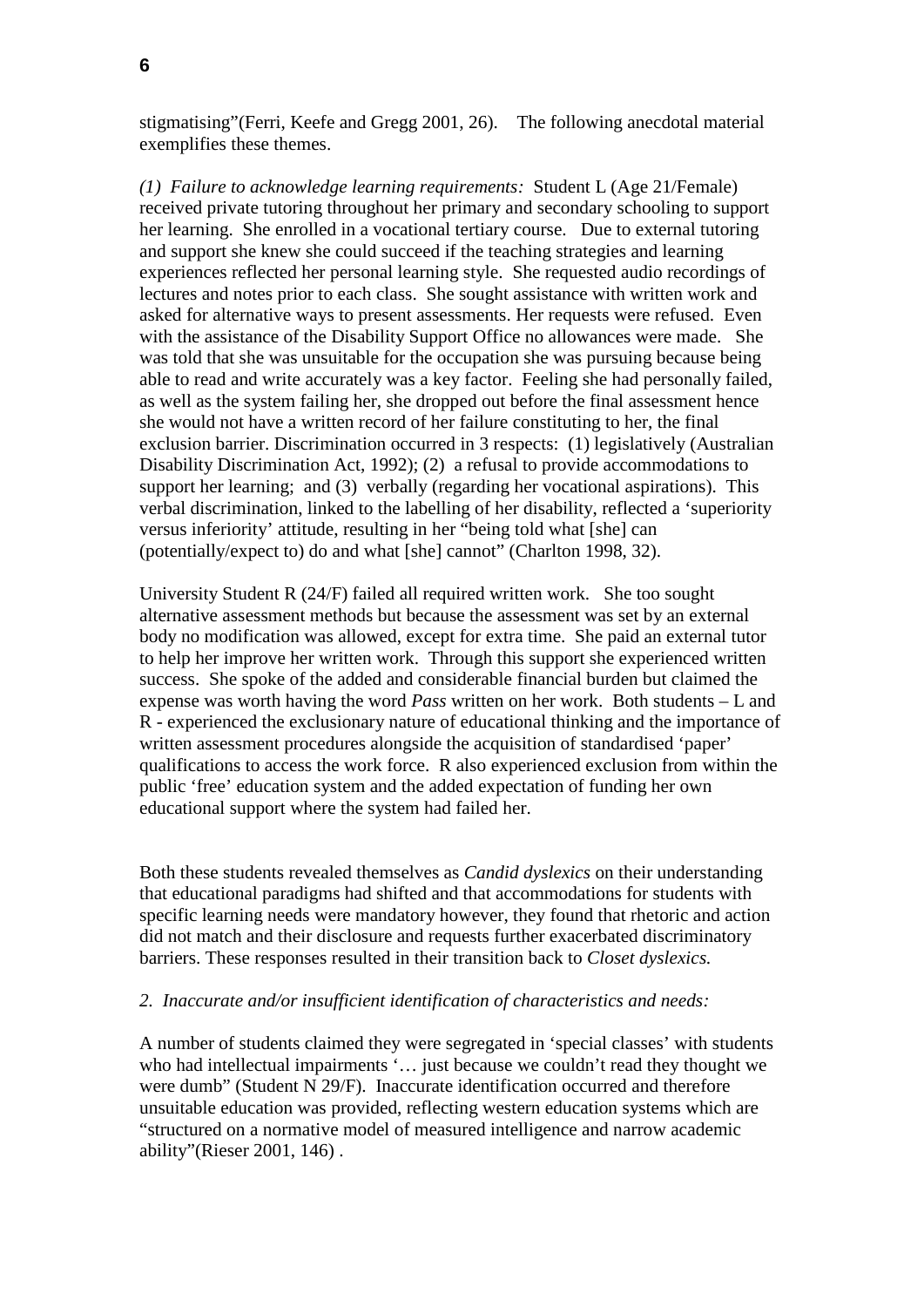Student D (21/M) stated: "I was classed as very dumb at school by my teachers and was overlooked and forgotten about." He, along with another student, felt school did not offer them anything 'important' and simply made them feel 'stupid'. They became involved in anti-social behaviour. By acting tough they could hide the fact that they weren't good at something – nobody dared say anything. It was a good cover-up. The anti-social behaviour escalated, they both left school and have since spent time in gaol (Students D: 21/M & C: 54/M). Developing 'power' through anti-social behaviour that instilled fear in others, provided less stigma and shame than being 'labelled' dumb.

Some spoke of teachers who verbally expressed their frustration at not knowing what to do with them professionally. Comments such as: "Why can't you read? I don't know what else to do" (Student S 49/F) were indicative of what Kerr (2001) refers to as teachers experiencing a sense of "disempowerment or learned helplessness" (83). Report cards indicated teachers' awareness of obvious potential, yet blame for a lack of achievement was attributed to the student. "Every report card I had through school said the same thing ' … is a very bright student with a huge potential that he doesn't live up to'."(Student P 23/M) Report cards were viewed as something to be feared, or superficial or even condescending. They rarely reflected a true understanding of the students' strengths and weaknesses.

Not all students felt the system had failed them. Significantly, some thought they had failed the system because they 'weren't bright enough' or were 'simply stupid'. (Students E 32/F, O 69/F, T 43/M, & G 28/M) However, this view changed as the course progressed and they began to understand their dyslexia and how they process information. These students were initially identified as *Confused dyslexics*.

## **Constructed Failure**

Within an Australian context an educational debate between defining specific learning disabilities and learning difficulties continues to exist and drive policy. While the Australian Commonwealth *Disability Discrimination Act, 1992* identifies disability as "a disorder or malfunction that results in the person learning differently from a person without the disorder or malfunction", responsibility for public education is state or territory based (Elkins 2000). Therefore, a diversity of definitions or 'labels' exists which have been determined on a state or territory basis. These definitions are embedded in the non-disabled ideology that these students are able to 'overcome' their difficulties through intervention and are linked to a decision on terminology use in an historical federal report conducted in 1976 by the Select Committee of the House of Representative (Cadman 1976). The Queensland State Education Department is the only state that clearly differentiates between 'learning disabilities' (including dyslexia) and 'learning difficulties' (Louden, Chan et al 2000; Elkins 2000; Rivalland 2000). The basis of this categorisation is linked to the power of language that directly influences economic, social and educational outcomes.

Student V's (43/F) son was diagnosed with dyslexia. She presented the diagnosis to his school and was told that dyslexia was not recognised as a disability in their state, but as a learning difficulty and educational funding was not available to provide him with individual specialist help. In line with the current inclusive paradigm, classroom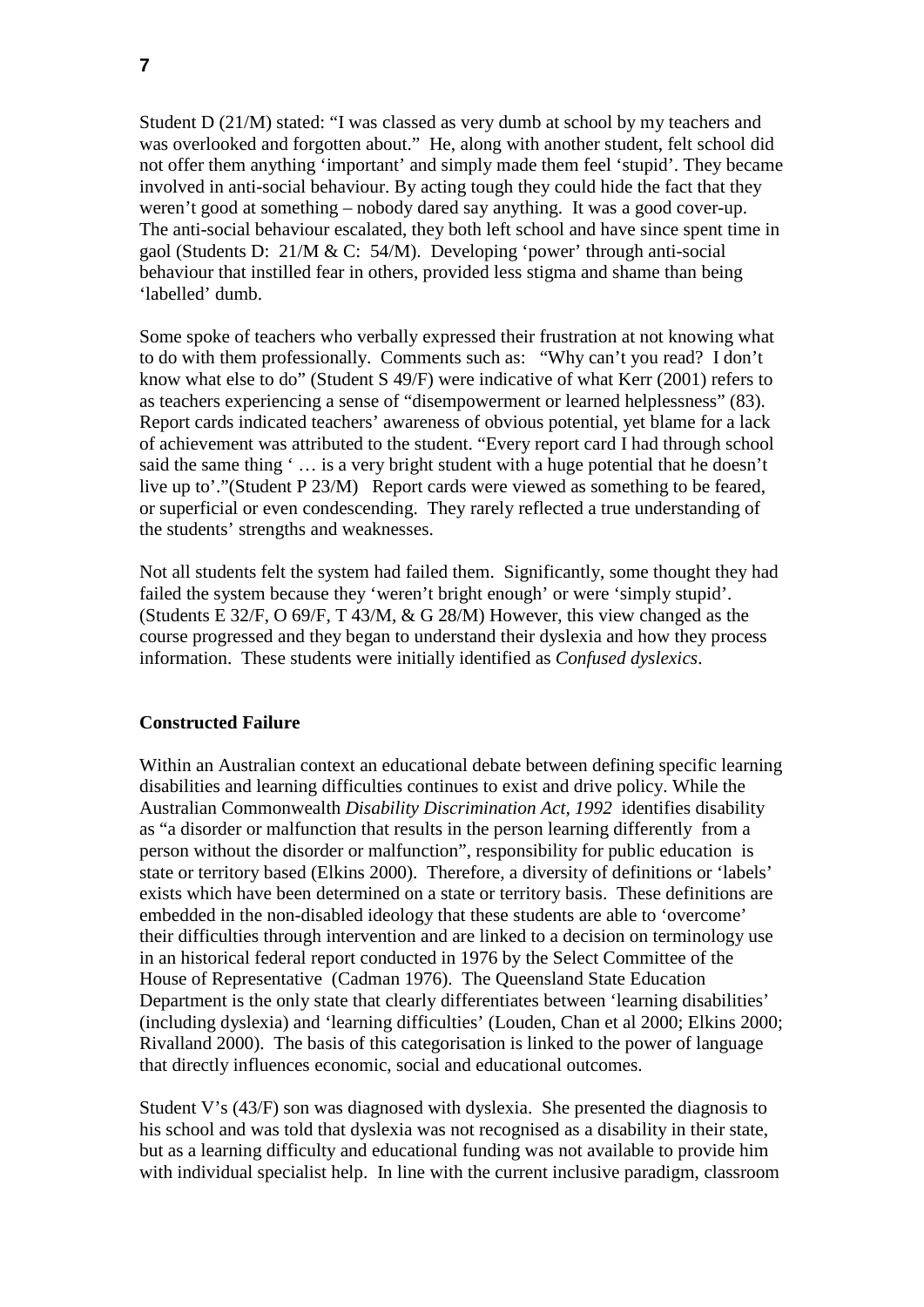teachers were expected to address his individual needs by modifying their teaching strategies and his learning experiences. In response, he was put on a literacy-based software program available in the school with minimal support and explicit instruction.

Students diagnosed with dyslexia during primary and/or secondary school spoke of a sense of relief on the part of some educators - 'that's why he can't do it" (Student T 38/M), but on the other hand confusion: "now we've got a label what do we do next?" (Student P 33/M). However, this is where the misunderstanding of the concept of dyslexia and intelligence became linked. Some teachers believed that dyslexia was an intellectual disability and therefore supported the decision to move people 'labelled' as dyslexic into special education units or 'special classes'. (Students L 21/F, O 69/F, N 29/F, S 49/F).

Those students involved in special education classes or withdrawal groups expressed frustration that they knew they could grasp the content of regular classes on a cognitive level but just needed to be shown how. They expressed anger at things being 'dumbed down' and having to work with students who were not their intellectual equal and throughout their schooling experienced the stigma attached to the concept of intellect (Students H 26/F & P 23/M).

Goffman (1963) identified 'evident' and 'non-evident' disabilities and within this context dyslexia can be viewed as 'non-evident' or 'hidden'. The decision to label non-obvious impairments, according to Riddick (2001), is particularly important. She claims labels "can mediate between the individual and their cultural context and explain certain difficulties they have and thus help to prevent inaccurate or negative attributions" (231). Even those students who had been diagnosed and therefore 'labelled' while at school were often faced with the attitude that dyslexia did not actually exist – it was an excuse for laziness. Being diagnosed and 'labelled' didn't actually help. Student  $F(24/F)$  claimed "I went through so many tests – for what purpose – a label? And what good did it do – nothing – couldn't they just see I was struggling – why couldn't they just help me to learn to read and write?" On the other hand, some of those diagnosed as adults expressed a sense of relief in knowing that they weren't 'dumb' or 'stupid' and they now could equate their frustrations with something tangible (Student L 21/F, D 21/M, S 49/F, K 49/M).

## **Public Failure**

Examples of public failure in the classroom were driven by teachers and peers. In hindsight, many of the students acknowledged that perhaps those who were causing the humiliation did not realise the life-long impact it had. Rocco (2008) claims that non-disabled persons 'do not see how our actions or choices are harmful to groups we are not a member of; the experiences of people not like us are invisible to us" (138). Simple words in jest such as "can you be any dumber?"(Student Q 31/M), haunt them today, and have been internalised. This sense of feeling worthless, ashamed and of lesser value reflects the 'psycho-emotional dimensions of disability" (Reeve 2006, 95) which reflects the personal as opposed to public experiences of social oppression. This oppression "operates on the 'inside' as well as on the 'outside'" (Thomas 2003). In the context of people with dyslexia, this internalisation can exacerbate a sense of powerlessness and promote negative self-esteem.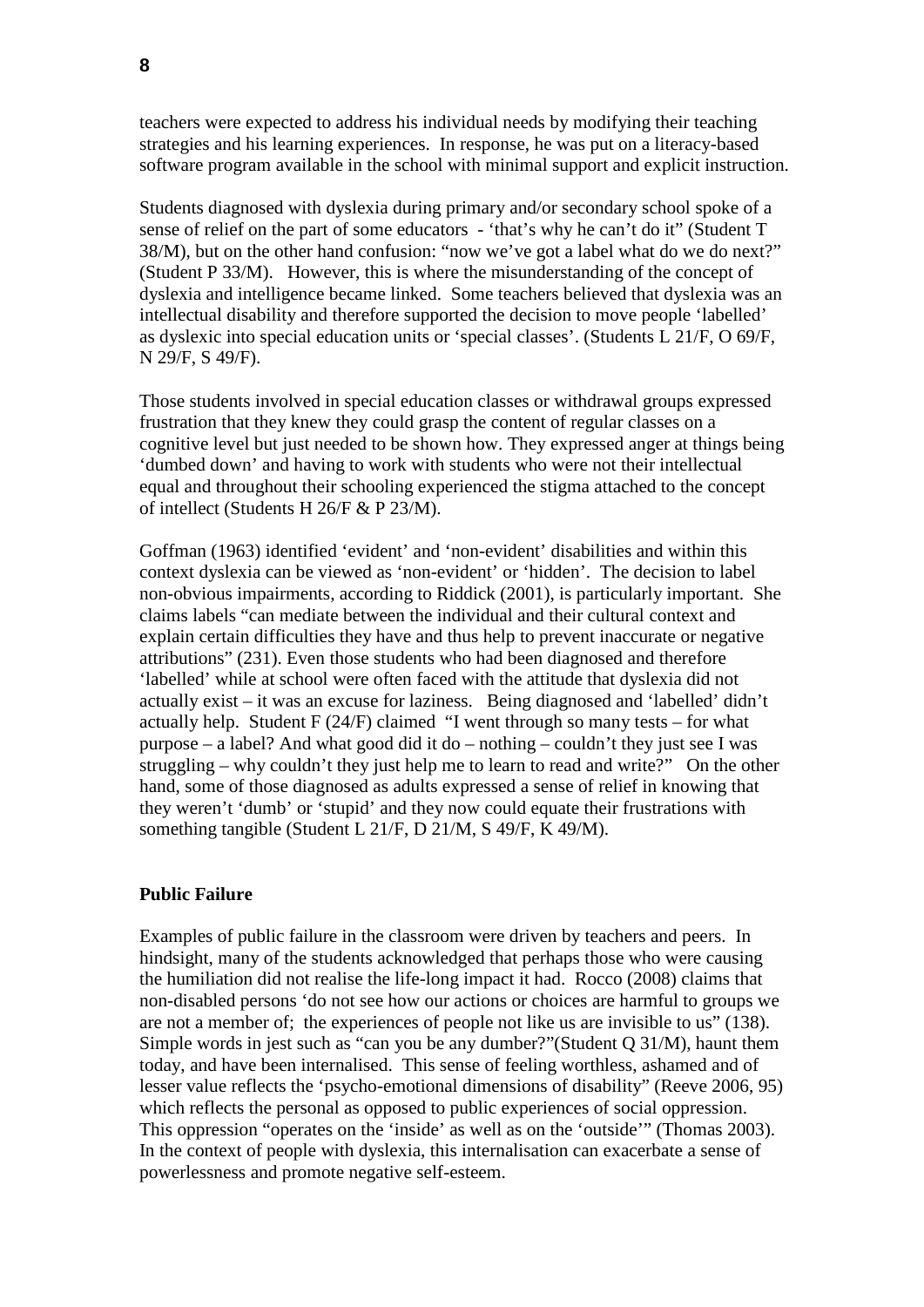On a daily basis, many of the students spoke of the unconscious assumptions, promoted by the exclusionary ideology that underpinned their educational experiences, in that people are continually judging their inability to read proficiently or remember. "You know what they're thinking when they look at you that way" (Student N 29/F). Shopping is one example: when frustrated by shopping labels, instructions, medication dosages or even signs they have sought assistance only to be 'put down' by the comments or body language of those they had sought assistance from. Some had developed compensatory strategies such as asking someone to read it for them because they 'had forgotten their reading glasses'; or going shopping with a friend. Public failure extended into the workplace particularly the humiliation that occurred when workmates 'set you up'. Those with vocational apprenticeships talked of incessant public humiliation when it was found out they had difficulties with their reading. On one occasion Student M (23/M) was provided with a written list from his colleague to gather equipment. The list incorporated sexual references and innuendo that went unrecognised until the student handed the list over to a storeroom supervisor to read.

In other situations involving social occasions where the cultural expectation was to read, students used behaviours identified by Goffman (1963) as 'passing' techniques. They attempted to disguise abilities for which they believed they may be stigmatised and use a socially acceptable 'normal' response. When having to choose from a restaurant menu some used the strategy of 'watch and listen' and then ordered what someone else had already requested. When going out in a group, Student S (49/F) always requested that they eat at the same restaurant because 'they catered for her food allergies'. In fact she knew where to locate and read three meals on the menu. Others spoke of avoiding social functions that involved reading, or trivia nights that involved the recall of information highlighting their internalised oppression and increased feelings of self-chosen isolation and social exclusion. As their impairments are hidden, unless public disclosure has occurred, this may exacerbate the 'emotional labour' (Reeve 2006, 104) required to deal with these personal feelings.

Within this theme, students shared their use of many compensatory or 'passing' strategies to disguise their dyslexic characteristics and therefore avoid public failure and humiliation. This pointed to a power shift not only in their ability to find ways to participate in a 'culturally acceptable manner' but also as a consequence, a shift in their ability to address the psychological and emotional barriers they had internalised. Many found creative ways to manoeuvre within, and around the exclusionary barriers that existed socially.

Physical and emotional bullying within and outside the classroom emerged as a common theme. Anecdotes encompassed accounts of victimisation, humiliation and social devaluation that stemmed from the value placed on intelligence and literacy skills in western society. Although the gender and ages, of the students varied markedly, the theme of being punished or put down because of literacy skills was constant and made them feel as 'lesser beings'.

"I knew … something was wrong when my teacher kicked me in the back of the chair. All I was doing at the time was trying to read" (Student P: 23/M).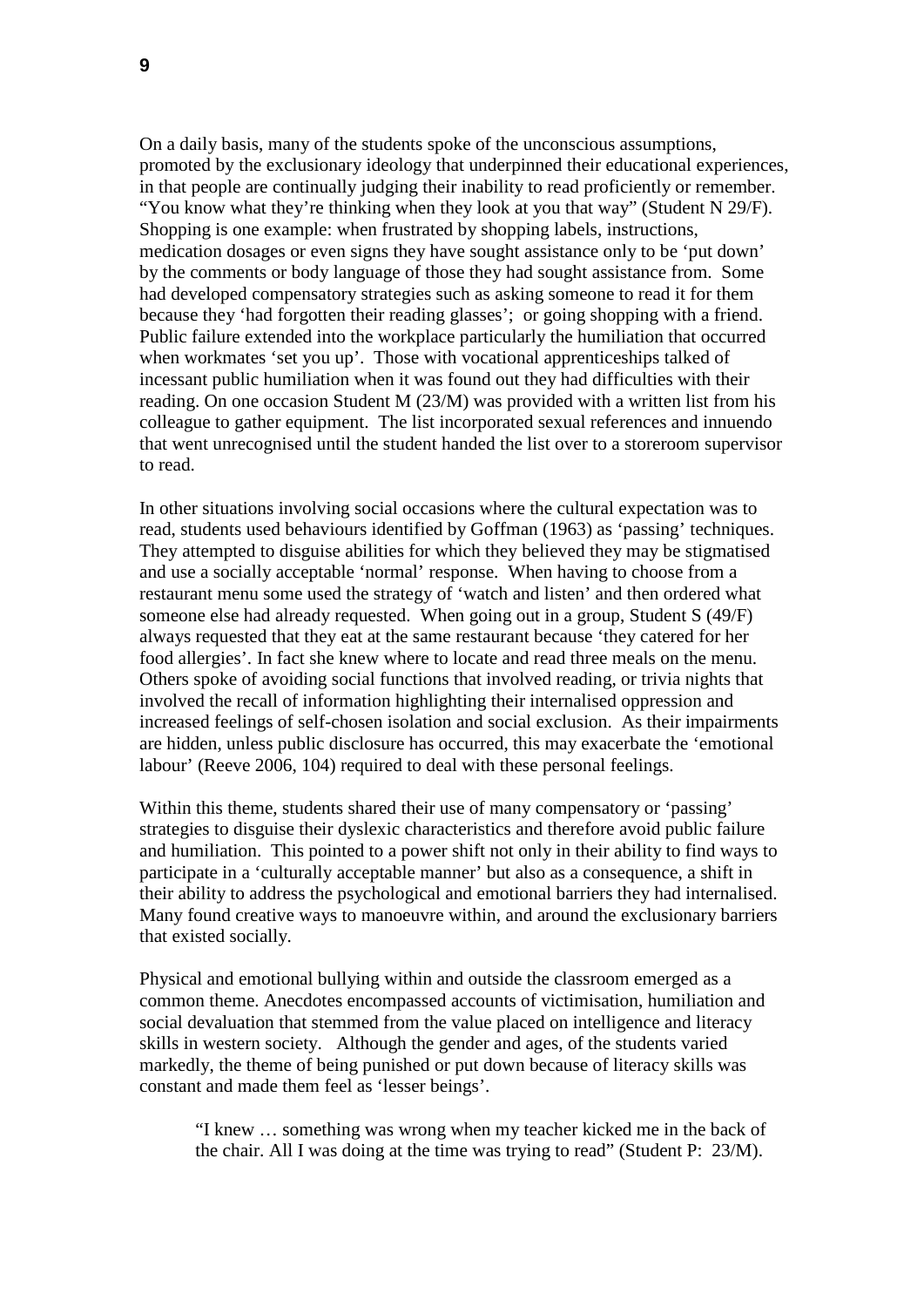"The nuns often made us stand up in class and read. I'm sure they thought that hitting me with the ruler would make me be able to read the words"(Student U: 59/F).

Peers tended to use more direct terms such as 'idiot', 'stupid', 'dumbo', and 'moron'. Teachers tended to use body language and indirect put-downs by attributing the blame of failure to the student through comments such as: "try harder and you might be able to read it', or, "that's such an easy piece to read, any fool could do it". These are examples of verbal and non-verbal reactions disqualifying the person and publically stigmatising them and their actions (Goffman 1963).

Student K (49/M), after completing the course and, based on his personal experiences and frustrations, recognised that change was required at a political level. Being preselected to run for state parliament he ran a political campaign based on highlighting *system failure* that created *academic failure* and resulted in *life-long failure*. He highlighted his *personal failure* and publicly used this as a platform for creating awareness of dyslexia. However, with this came the challenge of deciphering the required candidate enrolment forms and filling them in. Undeterred, he sought assistance. He successfully requested the written documentation be provided in audio format. His political aspirations were unsuccessful however, he continues to campaign on behalf of adults with dyslexia, and challenge people's knowledge and understanding. This student from the beginning was a '*Candid dyslexic*' and has since become a very '*Public dyslexic*' and advocate of change.

## **Family Failure**

Mixed experiences were described within this category relating to Scott's (2003) perception of family failure. Two other factors also emerged which were not clearly evident in the literature: (1) the idea of 'failing your children' and (2) the influence of 'supportive partners'.

Students, with school-aged children who had dyslexia, spoke of their innermost desire not to 'fail their children'. Student O (47/M), disclosed how his father would physically and emotionally punish him over his efforts at school. This victimisation led to a sense of unworthiness and suicidal thoughts, which haunt him today when in his father's presence. However, as a father of a young son with diagnosed dyslexia, he is determined '*not to fail his son'*. He has actively established a network of experts and alternative therapies outside of the school environment to help them both. He has developed a bartering system to access 'experts', particularly for the benefit of his son, by trading his skills for theirs due to financial hardship. His disclosure of his dyslexia is linked to the needs of his son.

Students  $V(43/F)$  and E (32/F) have children who struggle at school due to their dyslexia. As parents and advocates, they believe they are failing their children even though they are doing '*everything possible to support them*'. They perceive the teachers and school as unsupportive highlighted by a comment made by a teacher: '*don't you think you're overstating this dyslexia thing*?" But when E disclosed that she also had dyslexia, she '*sensed fea*r' in the teacher based on their '*lack of understanding'*. Both students claimed that negative comments and interactions with the teachers fed their fears of inadequacy as parents, as well as inferiority as non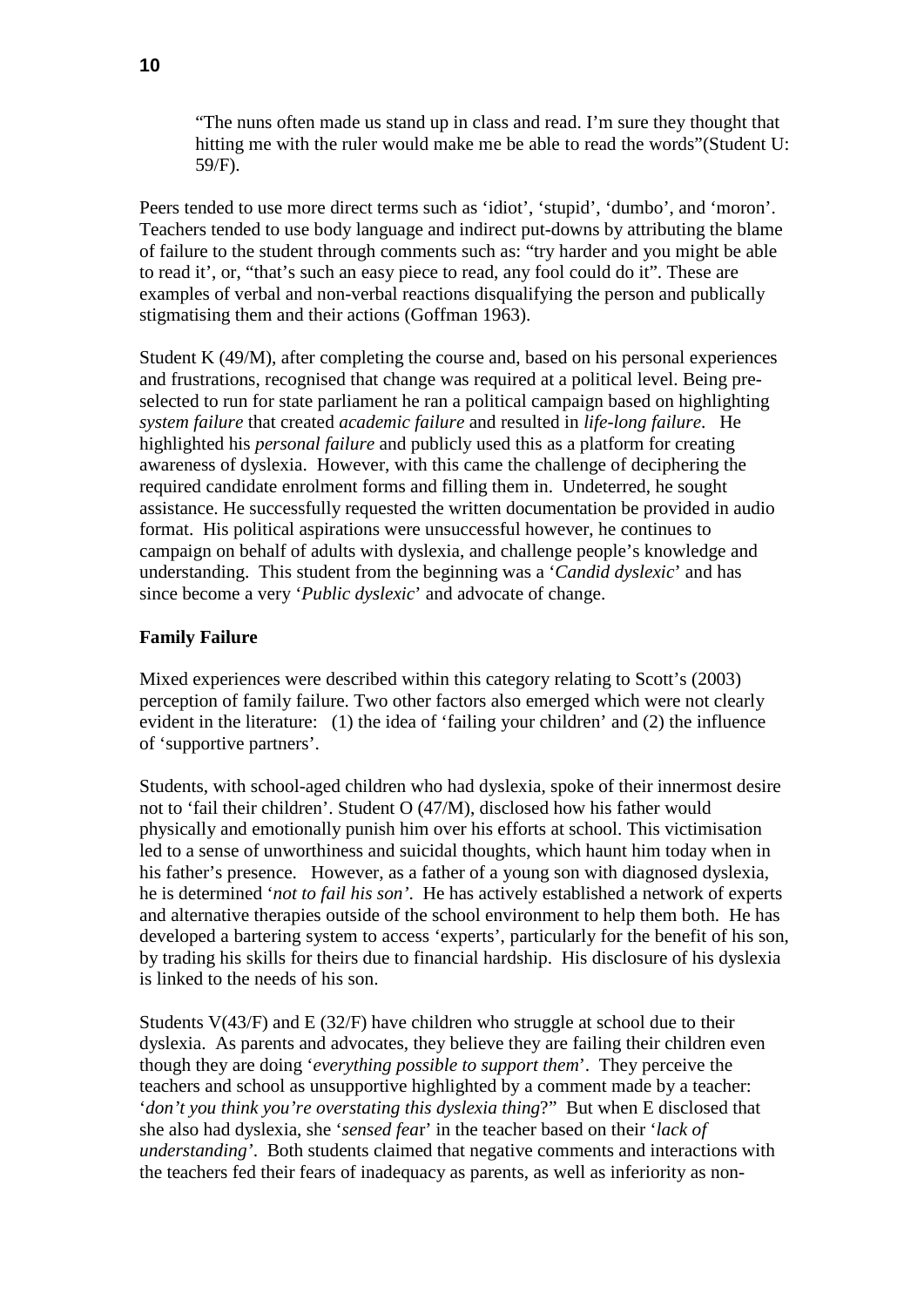literate adults. They stated they were being denied the social right to access educational resources based on their child's needs and experienced a denial of their knowledge of their child's experiences. Coupled with this was the high emotional cost involved in disclosure of not only their child's ability to meet the 'norm', but also their own.

Those involved in relationships at the time spoke of their supportive and understanding partners who supported their efforts and encouraged them to 'follow their dreams'. Even though frustration, stress and anxiety still exist, student S (49/F) claimed: "I can fail and I have someone else to help me pick up the pieces".

Self-employed students emphasised the importance of the emotional and financial support of partners and parents in the initial stages of their business ventures, as well as the on-going encouragement and recognition of their strengths. It was within this subtype that a number of *closet dyslexics* evolved into *candid dyslexics* and openly disclosed their dyslexia within a public forum for the benefit of others.

# **Personal Failure**

The psycho-emotional impact of personal failure often resulted in suicidal thoughts and/or attempts. Counselling had been sought by a number of students for depression. Others had experimented with drugs as a way of making themselves 'feel better'. Student D  $(21/M)$  said it enabled "... me [to] fit in and to give me the confidence to try anything. Although it was good times I was digging myself into a hole and when work finished I turned to crime for I was good at it."

Not being able to maintain a job, to develop trade qualifications or even professional skills was a daily reminder of this *culmination of failure*. Some of the older students operated successful businesses, including: plastering, painting, building, and hairdressing. Some saw this success as due to a lot of hard work and individual perseverance, but others viewed it as a reflection of their academic failure because they were led to believe they would not be capable of completing the further study required for the profession of their 'dreams'. The main reason some chose to become self-employed was because of the negative attitudes, victimisation and exclusion due to the lack of understanding of their individual characteristics by their previous work colleagues. By venturing into their own business they could control the work environment and to an extent, the demands placed upon them. It also eliminated judgemental situations and internalised frustrations.

One intake of students was motivated to continue networking with each other well after the course had finished. They proactively searched for interest/research groups and methods to help them improve their learning, lifestyle and personal well-being. They have since been involved in investigating alternative therapies that claim to assist people with dyslexia. This demonstrates their evolving resistance to the way in which they are perceived and how services perceive them highlighting the importance of the unifying sense of a group and resultant camaraderie. Unlike non-hidden disabilities where there exists a culture of 'support groups' that represent political needs as well as responding to personal needs, 'support groups' for 'hidden disabilities' such as dyslexia are not as evident. One student claimed "I never met another dyslexic person until I walked in this door!" (Student U 59/F).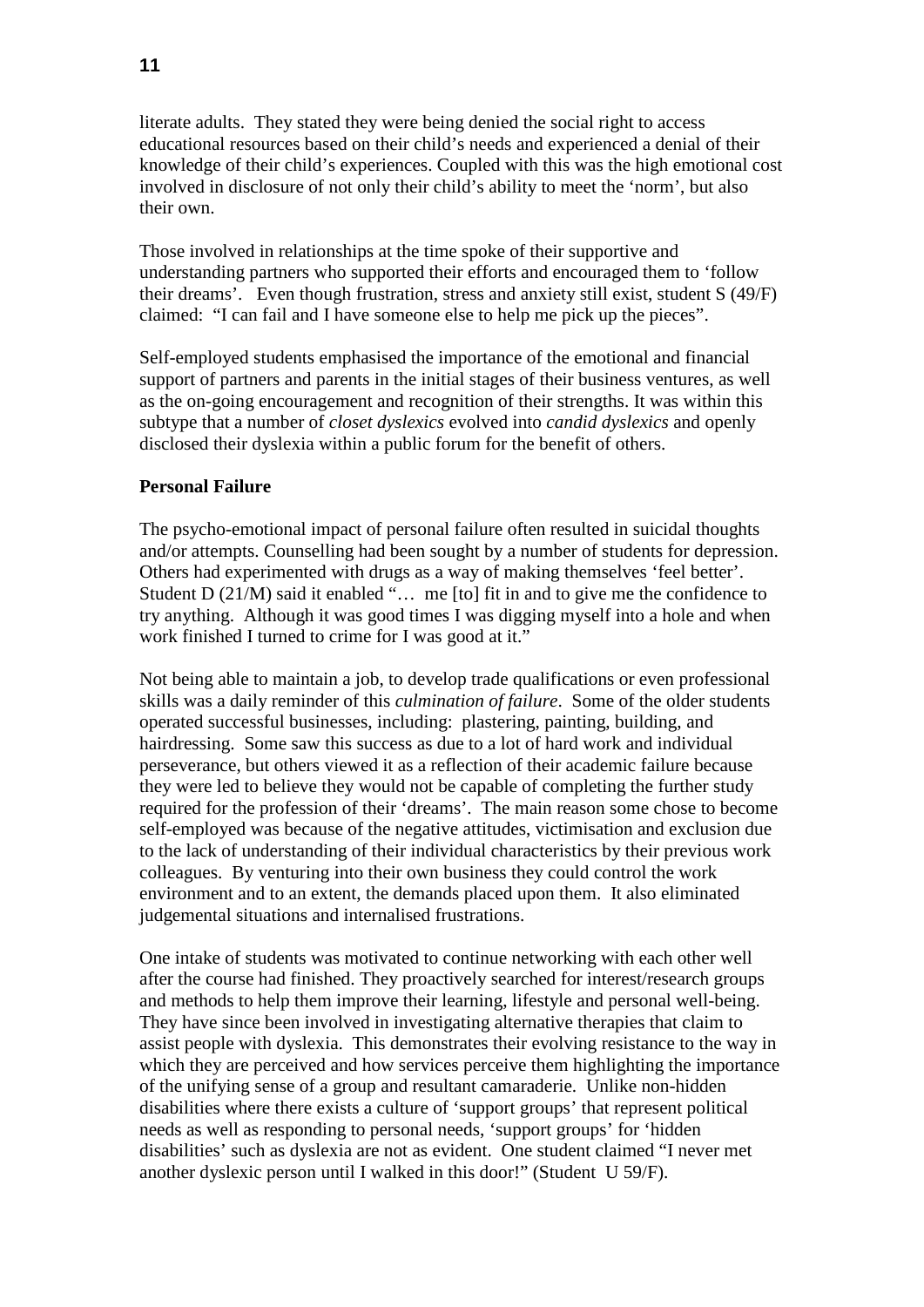The opportunity for participants to engage in such dialogue was cathartic. One student claimed that after most sessions ... 'I simply float out 'cause what I said has stopped weighing me down". Many expressed the view that they had never revealed their dyslexia to anyone because of their fear of humiliation and misunderstanding, however, knowing that all those involved were 'dyslexic', provided a comfortable buffer of non-judgmental collectiveness, as well as a sense of relief that a program had been developed within a supportive environment to enable them to deal with society's barriers.

A key factor which arose from this research was the need to provide a forum in which the participants could gain knowledge of their dyslexia. It is not necessarily the discussion of failure that is important but more so acknowledging and providing opportunities to gain understanding and knowledge about one's dyslexia and openly discuss issues within a supportive educational environment. It is enabling *closet dyslexics* and *confused dyslexics* to express their fears and assist them in dealing with societal attitudes that exacerbate their perceived 'failures', as well as allowing an opportunity for advocacy for the *candid dyslexics*. It has also identified a new category in addition to Nosek's three, being the *Public Dyslexic* that incorporates those adults who openly and willingly highlight and promote their dyslexia in the public arena. It is interesting, however, to note that further ongoing research with a number of these students has revealed that they are keen to disclose their experiences and characteristics for research purposes but are fearful about recognition because of their future plans. This may indicate that their 'candidness' is determined by audience, and their 'closetedness' is used as a protective barrier against possible failure.

## **Conclusion**

The purpose of this paper has been to contextualise the subtypes of failure highlighted throughout the literature through the perceptions and lived experiences of adults with dyslexia, and their disclosures within an adult-specific learning environment. This paper also demonstrates the multi-faceted aspects of failure and how it is embedded in the exclusionary and oppressive ideology that is reflected in our language use, belief systems and attitudes. Failure cannot be seen purely within a negative context, in fact it can impact on one's resilience and motivation and provide a positive challenge (dependent upon each individual's makeup). This is evident in the networking that continues to exist among many of the students and the advocacy roles they have since taken on. All the students had experienced a sense of adversity in terms of their educational experiences and the failures they had experienced based on the exclusionary nature of the system and the discrimination and prejudice they had encountered. The majority used passing techniques to enable them to operate successfully within a literacy-focussed society. However, specific emotional strategies for dealing with internalised oppression were rarely cited when discussing their reactions to failure. With this in mind, it is very difficult to define what specific characteristics constitute failure and what exactly its impact is. Alongside of this is the degree to which society creates the barriers and to what extent the individual characteristics of dyslexia are disabling. The complexities that exist create only more questions and issues and therefore add to the *conundrum of failure*.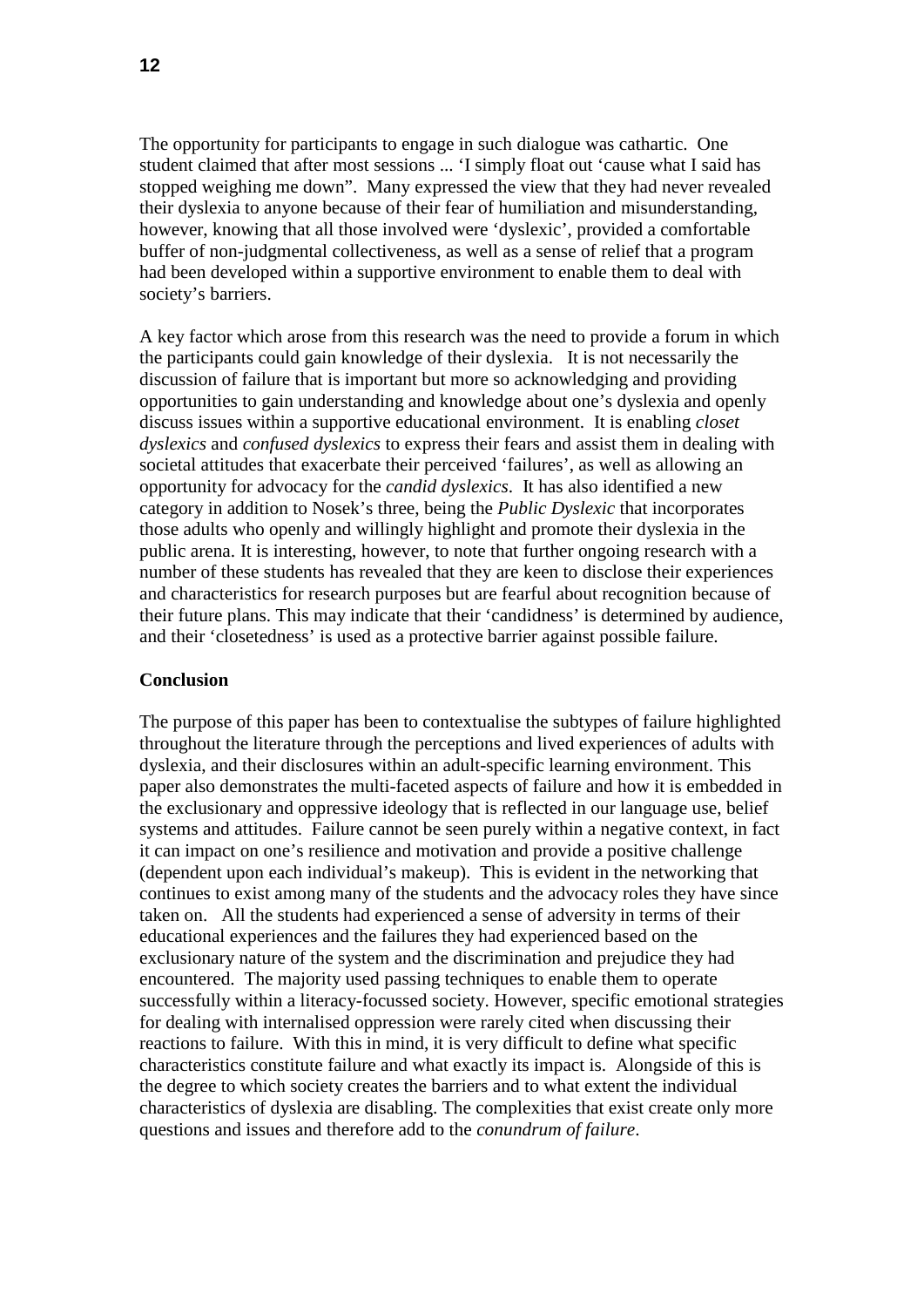This paper highlights the need for further research into adult dyslexia. While this study sheds some light on how adults with dyslexia perceive themselves within a framework that criticises those who are perceived to have failed, what it points to is the impact of systemic barriers on educational and occupational opportunities and unequal power relations that exacerbate the vulnerabilities of people with hidden disabilities such as dyslexia. Further research into the impact of knowledge and understanding of dyslexia gained by adults participating in courses such as the TAFE course for Adults with Dyslexia would be beneficial in providing further insight into how they perceive themselves and how society perpetuates failure for those with dyslexia. Focusing on this course's impact on the lived experience of adults with dyslexia is the subject of further study being undertaken by the author for her PhD.

**Acknowledgement**: Thankyou to the reviewers for your insightful comments. Thankyou to Dr Rose Dixon and Professor Stephen Tanner for your assistance.

#### **References**

- Australian Commonwealth Disability Discrimination Act (1992) [http://www.austlii.edu.au/au/legis/cth/consol\\_act/dda1992264/](http://www.austlii.edu.au/au/legis/cth/consol_act/dda1992264/)
- Barnes, C and G. Mercer. 2003. *Disability*. Cambridge, UK: Polity Press
- Cadman, A (Chair). 1976. *Learning Difficulties in children and adults: Report of the House of representatives Select Committee on Specific Learning Difficulties*. Canberra: Australian Government Printing Services
- Charlton, J. I. 1998. *Nothing about us without us: Disability Oppression & Empowerment*. London: University of California Press
- Elkins, J. 2000. All the Empires fall, you just have to know where to push: Antecedent issues for a study of learning difficulties in Australia. *Australian Journal of Learning Disabilities* 5, no. 2: 4-7
- Ferri, B. A., C.H Keefe and N. Gregg. 2001. Teachers with Learning Disabilities: A view from both sides of the desk, *Journal of Learning Disabilities* 34, no. 1: 22-32
- Fink, R. P. 1998. Literacy development in successful men and women with dyslexia, *Annals of Dyslexia* 48: 311–347
- Goffman, E. 1963. *Stigma: notes on the management of a spoiled identity*. Harmondsworth, England: Penguin, 1968, c 1963
- Herrington, M., M. Hamilton and J. Mace. 2001. *Letter to: The Secretary, The Social Security Advisory Committee Re: Consultation: The Social Security (Literacy etc. Skills training Pilot) Regulations 2001*, A Response from RAPAL. <http://www.literacy.lancaster.ac.uk/rapal/archive/policy/conditionality.htm>

Humphrey, N. 2002. Self-Concept and Self-Esteem in Developmental Dyslexia: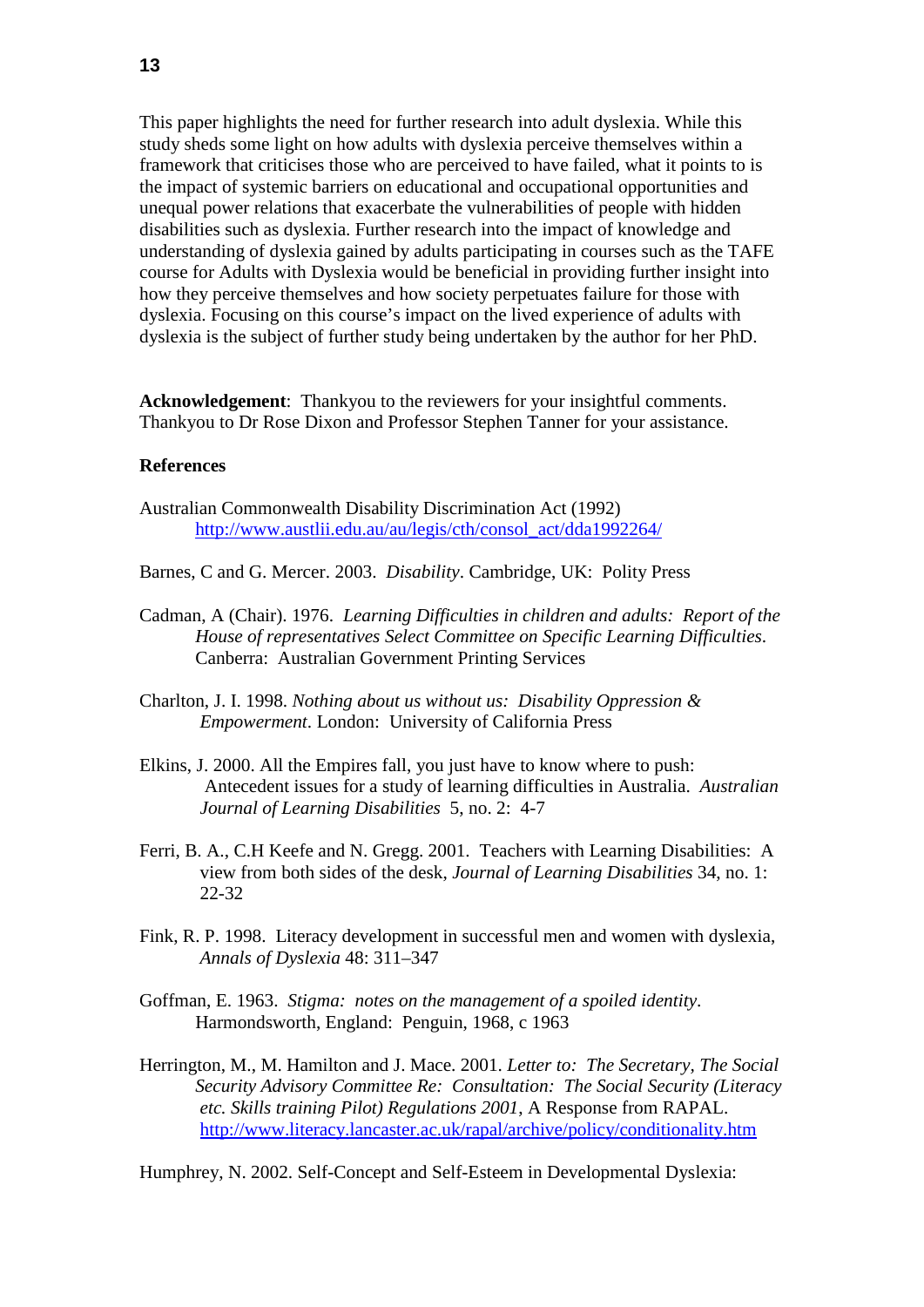Implications for Theory and practice, *Journal of Research in Special Educational Needs* 2. [http://self.uws.edu.au/Conferences/2002\\_CD\\_Humphrey.pdf](http://self.uws.edu.au/Conferences/2002_CD_Humphrey.pdf) 

- Kerr, H. 2001. Learned Helplessness and dyslexia: a carts and horses issue? *Reading literacy and language* July: 82–85
- Louden, W., L.K.S. Chan, J. Elkins, D. Greaves, H. House, M. Milton et al. 2000. *Mapping the Territory: Primary Students with learning difficulties: literacy and numeracy. Volume 1: Overview*. Canberra, Australia: Department of Education, Training and Youth Affairs.
- Lyster, S. A. H. 1999. "Illiteracy Prison of Its Own", European Prison Education Association. Paper presented at  $7<sup>th</sup>$  EPEA International Conference. <http://www.epea.org/7thconf/tp4alma.htm>

Mackay, G. 2002. The disappearance of disability? Thoughts on a changing culture, *British Journal of Special Education* 29, no. 4: 159-163

- McNulty, M. A. 2003. Dyslexia and the life course, *Journal of Learning Disabilities* 36, no. 4: 363–381
- Nosek, K. 1997. *Dyslexia in Adults: Taking Charge of your Life*, Maryland, USA: Taylor Trade Publishing, Lanham
- Palfreyman-Kay, J, M. 1998. Disabled People and Access Opportunities into Higher Education. Paper presented at *Higher Education Close Up*, University of Central Lancashire, Preston, UK, 6-8 July 1998. [www.leeds.ac.uk.ezproxy.uow.edu.au:2048/educol/documents/000000683.htm](http://www.leeds.ac.uk.ezproxy.uow.edu.au:2048/educol/documents/000000683.htm)
- Palombo. 2001. cited in McNulty, M. A. 2003. Dyslexia and the life course, *Journal of Learning Disabilities* 36, no. 4: 363–381
- Poole, J. 2003. Dyslexia: a wider view. The contribution of an ecological paradigm to current issues, *Educational research* 45, no 2: 167–180
- Raskind, M. H., R.J. Goldberg, E.L. Higgins, and K.L. Herman. 2002. Teaching "life success" to students with LD: lessons learned from a 20 year study, *Intervention in School & Clinic* 37, no 4: 201-8
- Reddy, G. L and J. Sujathamalini. 2003. Inputs required by the People's Committee and voluntary organizations for the effective implementation of literacy and development programs designed to overcome learning disabilities/difficulties in adults, *Australian Journal of Adult Learning* 43, no 2: 282-292
- Reid-Lyon, G. 1997. In *Dyslexia in Adults: Taking Charge of your Life*, K. Nosek. Maryland, USA: Taylor Trade Publishing
- Reeve, D. 2006. Towards a Psychology of Disability: The emotional effects of living in a disabling society. In *Disability & Psychology*, ed. D. Goodley and R.